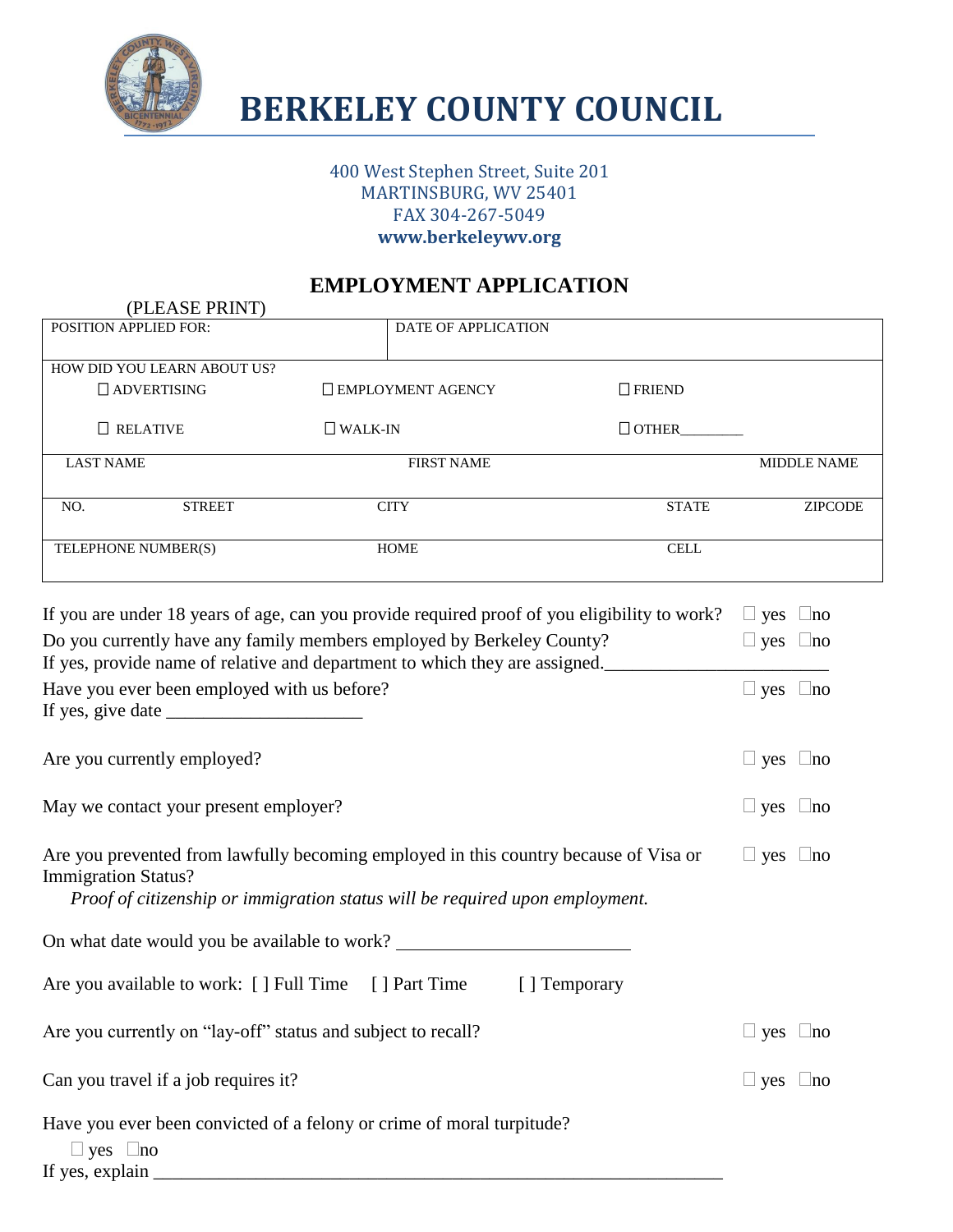| <b>EMPLOYMENT HISTORY: Beginning with present employer. Please fill in all sections completely.</b>                                                                                                                                  |                                                                                                                                                                                                                                                                                                                                                |  |
|--------------------------------------------------------------------------------------------------------------------------------------------------------------------------------------------------------------------------------------|------------------------------------------------------------------------------------------------------------------------------------------------------------------------------------------------------------------------------------------------------------------------------------------------------------------------------------------------|--|
| $\mathbf{NAME}$ $\blacksquare$                                                                                                                                                                                                       | EMPLOYED FROM                                                                                                                                                                                                                                                                                                                                  |  |
| MAILING ADDRESS AND A SERVICE OF THE CONTRACT OF THE CONTRACT OF THE CONTRACT OF THE CONTRACT OF THE CONTRACT OF THE CONTRACT OF THE CONTRACT OF THE CONTRACT OF THE CONTRACT OF THE CONTRACT OF THE CONTRACT OF THE CONTRACT        |                                                                                                                                                                                                                                                                                                                                                |  |
|                                                                                                                                                                                                                                      |                                                                                                                                                                                                                                                                                                                                                |  |
|                                                                                                                                                                                                                                      |                                                                                                                                                                                                                                                                                                                                                |  |
|                                                                                                                                                                                                                                      |                                                                                                                                                                                                                                                                                                                                                |  |
|                                                                                                                                                                                                                                      |                                                                                                                                                                                                                                                                                                                                                |  |
|                                                                                                                                                                                                                                      | PART TIME                                                                                                                                                                                                                                                                                                                                      |  |
|                                                                                                                                                                                                                                      |                                                                                                                                                                                                                                                                                                                                                |  |
|                                                                                                                                                                                                                                      | FULL TIME $\square$                                                                                                                                                                                                                                                                                                                            |  |
|                                                                                                                                                                                                                                      |                                                                                                                                                                                                                                                                                                                                                |  |
|                                                                                                                                                                                                                                      | EMPLOYED FROM                                                                                                                                                                                                                                                                                                                                  |  |
|                                                                                                                                                                                                                                      |                                                                                                                                                                                                                                                                                                                                                |  |
|                                                                                                                                                                                                                                      |                                                                                                                                                                                                                                                                                                                                                |  |
|                                                                                                                                                                                                                                      |                                                                                                                                                                                                                                                                                                                                                |  |
| DESCIRBE THE WORK YOU DID                                                                                                                                                                                                            |                                                                                                                                                                                                                                                                                                                                                |  |
|                                                                                                                                                                                                                                      |                                                                                                                                                                                                                                                                                                                                                |  |
|                                                                                                                                                                                                                                      | PART TIME                                                                                                                                                                                                                                                                                                                                      |  |
|                                                                                                                                                                                                                                      | FULL TIME $\square$                                                                                                                                                                                                                                                                                                                            |  |
|                                                                                                                                                                                                                                      |                                                                                                                                                                                                                                                                                                                                                |  |
|                                                                                                                                                                                                                                      | EMPLOYED FROM PROMETERS AND RESERVE AND RESERVE AND RESERVE AND RESERVE AND RESERVE AND RESERVE AND RESERVE AND RESERVE AND RESERVE AND RESERVE AND RESPONDING A SHAPE AND RESPONDING A SHAPE AND RESPONDING A SHAPE AND RESPO                                                                                                                 |  |
|                                                                                                                                                                                                                                      |                                                                                                                                                                                                                                                                                                                                                |  |
| TYPE OF BUSINESS <b>And the Contract of Contract Contract of Contract Contract Contract Of Contract Contract Of Contract Of Contract Of Contract Of Contract Of Contract Of Contract Of Contract Of Contract Of Contract Of Cont</b> |                                                                                                                                                                                                                                                                                                                                                |  |
|                                                                                                                                                                                                                                      |                                                                                                                                                                                                                                                                                                                                                |  |
|                                                                                                                                                                                                                                      |                                                                                                                                                                                                                                                                                                                                                |  |
| DESCIRBE THE WORK YOU DID                                                                                                                                                                                                            |                                                                                                                                                                                                                                                                                                                                                |  |
|                                                                                                                                                                                                                                      |                                                                                                                                                                                                                                                                                                                                                |  |
|                                                                                                                                                                                                                                      | <b>PART TIME</b>                                                                                                                                                                                                                                                                                                                               |  |
| <b>REASON FOR LEAVING</b>                                                                                                                                                                                                            | FULL TIME $\square$                                                                                                                                                                                                                                                                                                                            |  |
|                                                                                                                                                                                                                                      |                                                                                                                                                                                                                                                                                                                                                |  |
| MAILING ADDRESS AND RESERVE THE CONTROL OF THE CONTRACT OF THE CONTRACT OF THE CONTRACT OF THE CONTRACT OF THE                                                                                                                       | EMPLOYED FROM PROMETERS AND RESERVE AND RESERVE AND RESERVE AND RESERVE AND RESERVE AND RESERVE AND RESERVE AND RESERVE AND RESERVE AND RESERVE AND RESPONDING A SHOP AND RESPONDING A SHOP AND RESPONDING A SHOP AND RESPONDI<br>$\begin{tabular}{c} \hline \textbf{TO} & \textbf{---} & \textbf{---} & \textbf{---} \\ \hline \end{tabular}$ |  |
| <b>TYPE OF BUSINESS</b>                                                                                                                                                                                                              |                                                                                                                                                                                                                                                                                                                                                |  |
| LAST POSITION HELD <b>EXAMPLE 2008</b>                                                                                                                                                                                               |                                                                                                                                                                                                                                                                                                                                                |  |
| NAME OF SUPERVISOR/TELEPHONE NUMBER <b>And Experimental Contract Contract Contract Contract Contract Contract Contract Contract Contract Contract Contract Contract Contract Contract Contract Contract Contract Contract Contra</b> |                                                                                                                                                                                                                                                                                                                                                |  |
| DESCIRBE THE WORK YOU DID                                                                                                                                                                                                            |                                                                                                                                                                                                                                                                                                                                                |  |
|                                                                                                                                                                                                                                      |                                                                                                                                                                                                                                                                                                                                                |  |
|                                                                                                                                                                                                                                      | <b>PART TIME</b>                                                                                                                                                                                                                                                                                                                               |  |
|                                                                                                                                                                                                                                      |                                                                                                                                                                                                                                                                                                                                                |  |
|                                                                                                                                                                                                                                      | FULL TIME $\square$                                                                                                                                                                                                                                                                                                                            |  |
|                                                                                                                                                                                                                                      |                                                                                                                                                                                                                                                                                                                                                |  |
| IF MORE SPACE IS NEEDED USE ADDITIONAL SHEETS                                                                                                                                                                                        |                                                                                                                                                                                                                                                                                                                                                |  |
|                                                                                                                                                                                                                                      |                                                                                                                                                                                                                                                                                                                                                |  |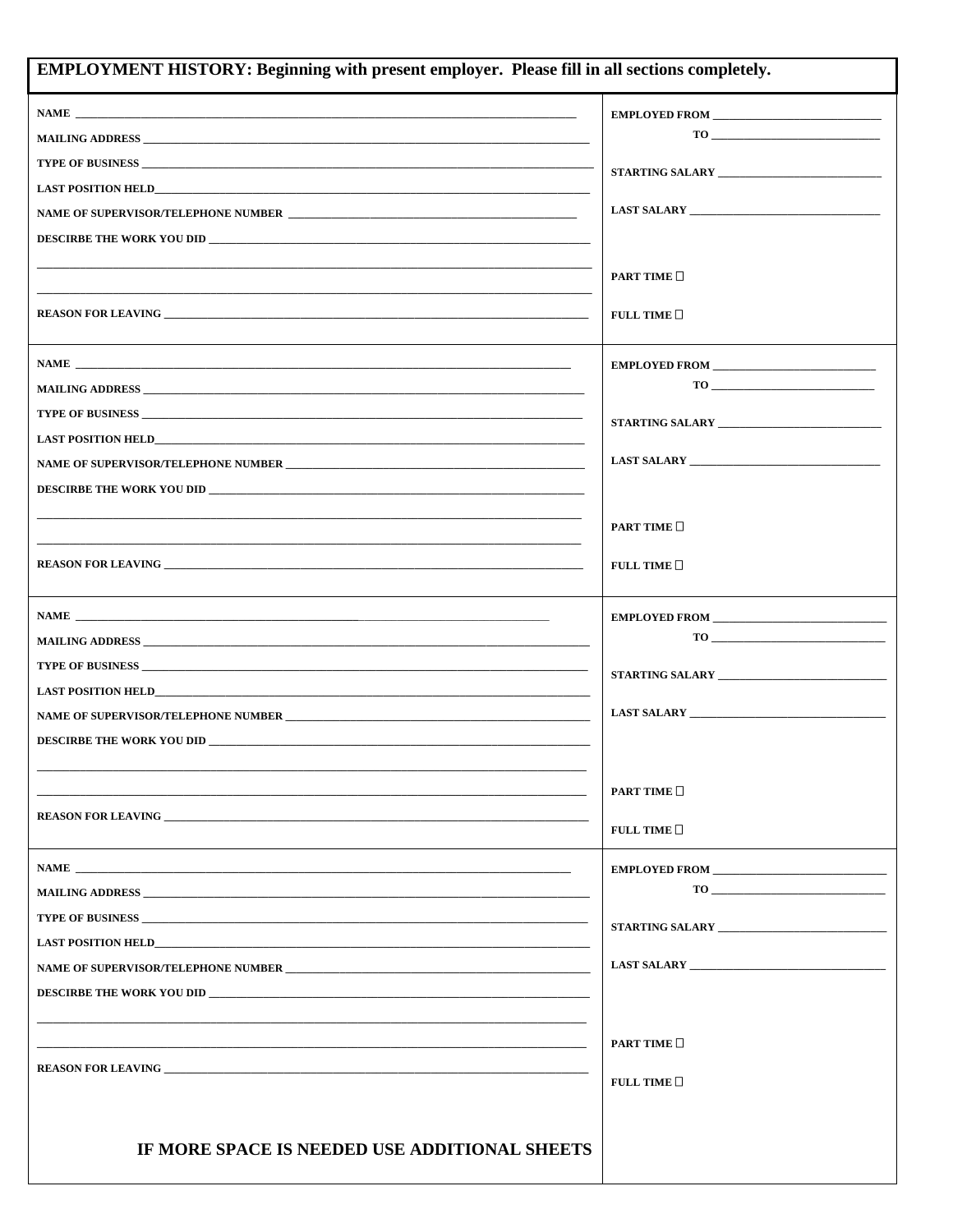# **Education**

|                                        | Name and<br><b>Address</b><br>of School | <b>Course of Study</b> | <b>Years</b><br><b>Completed</b> | <b>Diploma</b><br><b>Degree</b> |
|----------------------------------------|-----------------------------------------|------------------------|----------------------------------|---------------------------------|
| Elementary<br><b>School</b>            |                                         |                        |                                  |                                 |
| <b>High</b><br><b>School</b>           |                                         |                        |                                  |                                 |
| Undergraduate                          |                                         |                        |                                  |                                 |
| <b>Graduate</b><br><b>Professional</b> |                                         |                        |                                  |                                 |
| <b>Other</b><br>(Specify)              |                                         |                        |                                  |                                 |

| Indicate any foreign languages you can speak, read, and/or<br>write. |               |             |             |
|----------------------------------------------------------------------|---------------|-------------|-------------|
|                                                                      |               |             |             |
|                                                                      | <b>FLUENT</b> | <b>GOOD</b> | <b>FAIR</b> |
| <b>SPEAK</b>                                                         |               |             |             |
| <b>READ</b>                                                          |               |             |             |
| WRITE                                                                |               |             |             |

**Describe any specialized training, apprenticeship, skills, and extra-curricular activities.**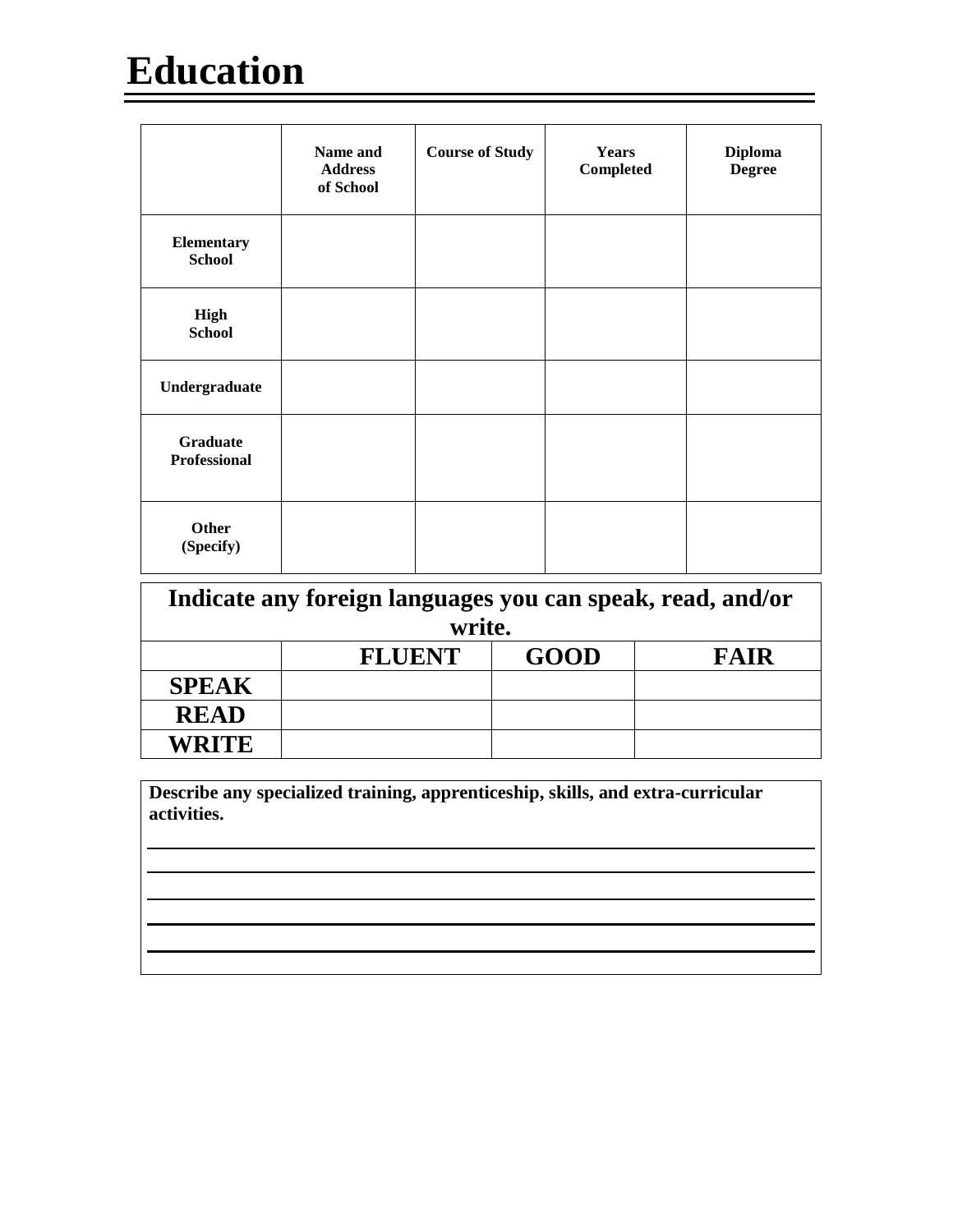**Instructions to applicant regarding form**: Please sign form where requested and date it with the current date. Each employer you listed under Employment History will be contacted and asked to answer the remaining questions.

#### **REFERENCE SHEET**

To Whom It May Concern:

The person named below has given your name as a past employer. Your response will be kept in strict confidence.

Please return this form in the addressed envelope enclosed for you convenience.

Sincerely,

Alan J. Davis County Administrator

I hereby authorize the organization listed below to disclose any requested information regarding my employment with said organization to Berkeley County Council and agree to release the organization and its agent from all liability as a result of such a disclosure.

| Applicant's Signature                                   |  | Date                                                                                                                 |  |
|---------------------------------------------------------|--|----------------------------------------------------------------------------------------------------------------------|--|
|                                                         |  |                                                                                                                      |  |
|                                                         |  |                                                                                                                      |  |
| Location of Employment:                                 |  |                                                                                                                      |  |
| Reason(s) for Leaving:                                  |  | <u> 2000 - 2000 - 2000 - 2000 - 2000 - 2000 - 2000 - 2000 - 2000 - 2000 - 2000 - 2000 - 2000 - 2000 - 2000 - 200</u> |  |
|                                                         |  |                                                                                                                      |  |
|                                                         |  |                                                                                                                      |  |
| Final Average Monthly Earnings: \$                      |  |                                                                                                                      |  |
| Does this person have a history of work place violence? |  |                                                                                                                      |  |

\_\_\_\_\_\_\_\_\_\_\_\_\_\_\_\_\_\_\_\_\_\_\_\_\_\_\_\_\_\_\_\_\_\_\_\_\_\_\_\_ \_\_\_\_\_\_\_\_\_\_\_\_\_\_\_\_ \_\_\_\_\_\_\_\_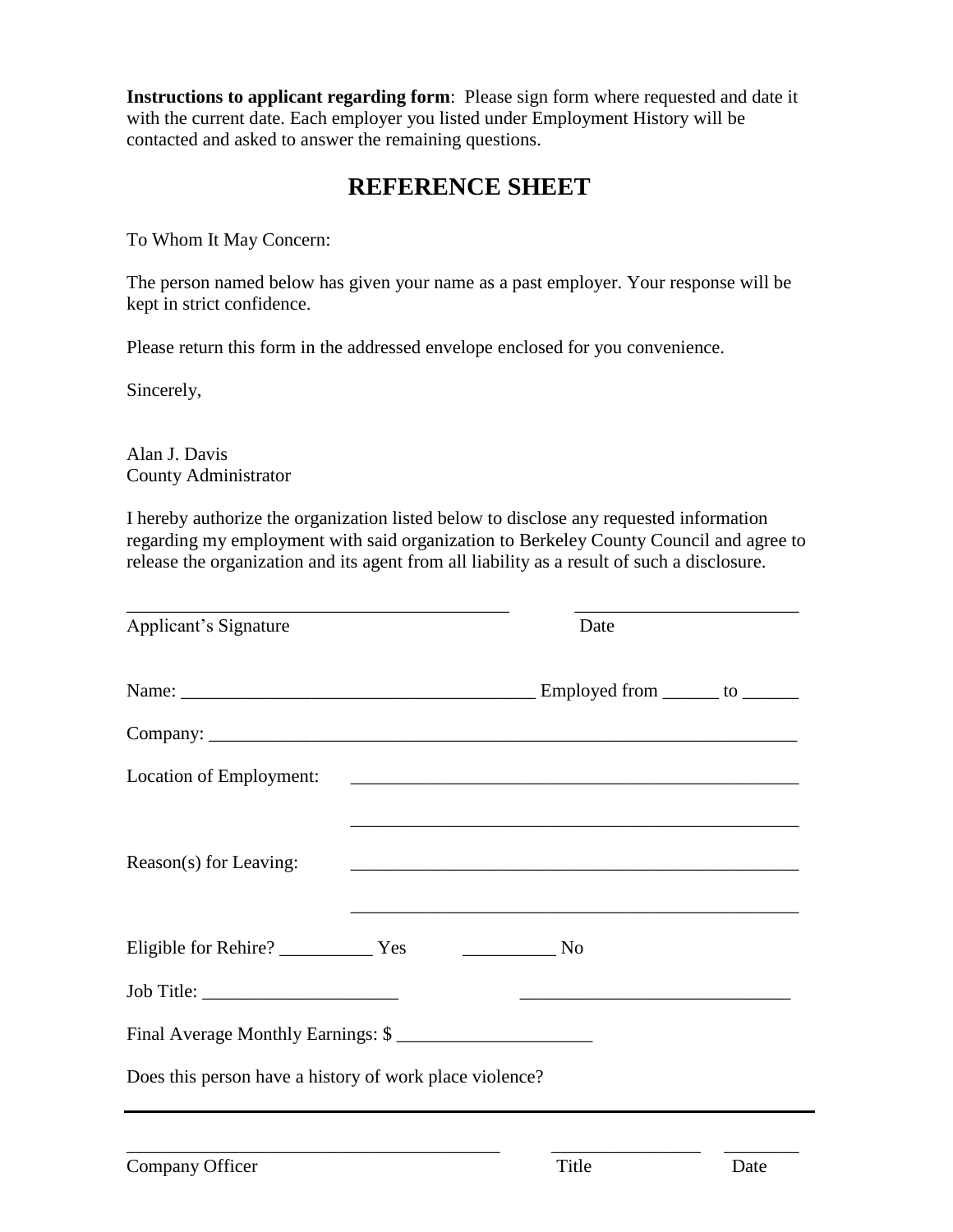## **BERKELEY COUNTY COUNCIL EMPLOYMENT APPLICATION**

#### **ADDITIONAL INFORMATION**

#### Other Qualifications

Summarize special job-related skills and qualifications acquired from employment or other experience.

#### **SPECIALIZED SKILLS**

| Computer Programs (Please List) |  |
|---------------------------------|--|
|                                 |  |
|                                 |  |
|                                 |  |
|                                 |  |

#### **REFERENCES**

| 1. |                |             |              |                 |
|----|----------------|-------------|--------------|-----------------|
|    | <b>NAME</b>    |             |              | <b>PHONE</b>    |
|    | <b>ADDRESS</b> | <b>CITY</b> | <b>STATE</b> | <b>ZIP CODE</b> |
| 2. |                |             |              |                 |
|    | <b>NAME</b>    |             |              | <b>PHONE</b>    |
|    | <b>ADDRESS</b> | <b>CITY</b> | <b>STATE</b> | <b>ZIP CODE</b> |
| 3. | <b>NAME</b>    |             |              | <b>PHONE</b>    |
|    |                |             |              |                 |
|    | <b>ADDRESS</b> | <b>CITY</b> | <b>STATE</b> | <b>ZIP CODE</b> |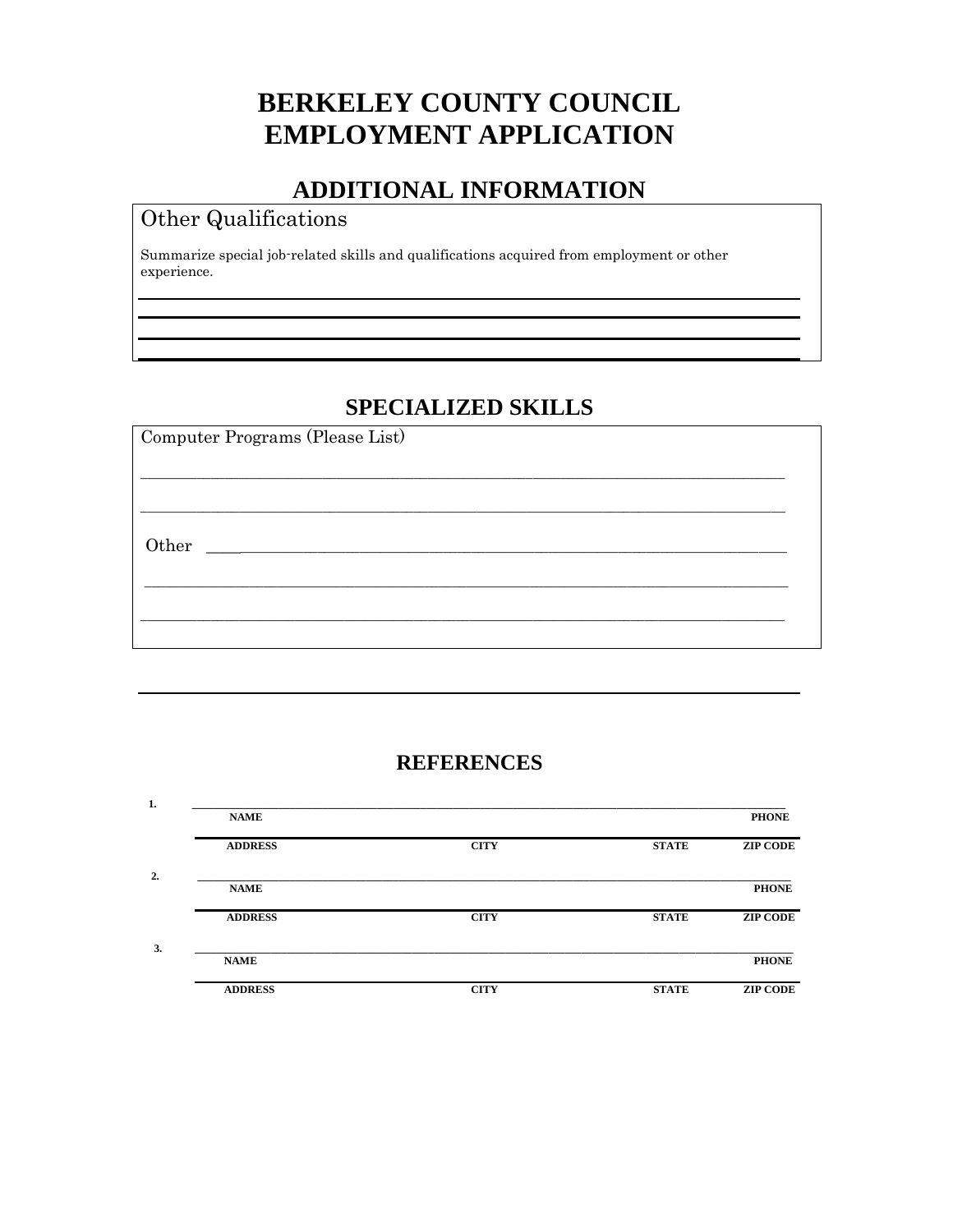## **APPLICANT'S STATEMENT**

I certify that the answers given herein are true and complete to the best of my knowledge.

I authorize investigation of all statements contained in this application for employment as may be necessary in arriving at an employment decision.

This application for employment shall be considered active for a period of time not to exceed 180 days. Any applicant wishing to be considered for employment beyond this time period should inquire as to whether or not applications are being accepted at that time.

I hereby understand and acknowledge that, unless otherwise defined by applicable law, any employment relationship with this organization is on an "at will" nature, which means that the Employee may resign at any time and the Employer may discharge Employee at any time with or without cause. It is further understood that this "at will" employment relationship may not be changed by any written document or by conduct unless change is specifically acknowledged in writing by an authorized representative of the County Council.

In the event of employment, I understand that false or misleading information given in my application or interview(s) may result in discharge. I understand, also that I am required to abide by all rules of the employer

| Signature                        | Date                         |
|----------------------------------|------------------------------|
|                                  | <b>FOR INTERNAL USE ONLY</b> |
| Arrange Interview [ ] yes [ ] no |                              |
|                                  |                              |
| Employed [ ] yes [ ] no          | Date of Employment           |
|                                  |                              |
|                                  |                              |
|                                  |                              |
|                                  |                              |